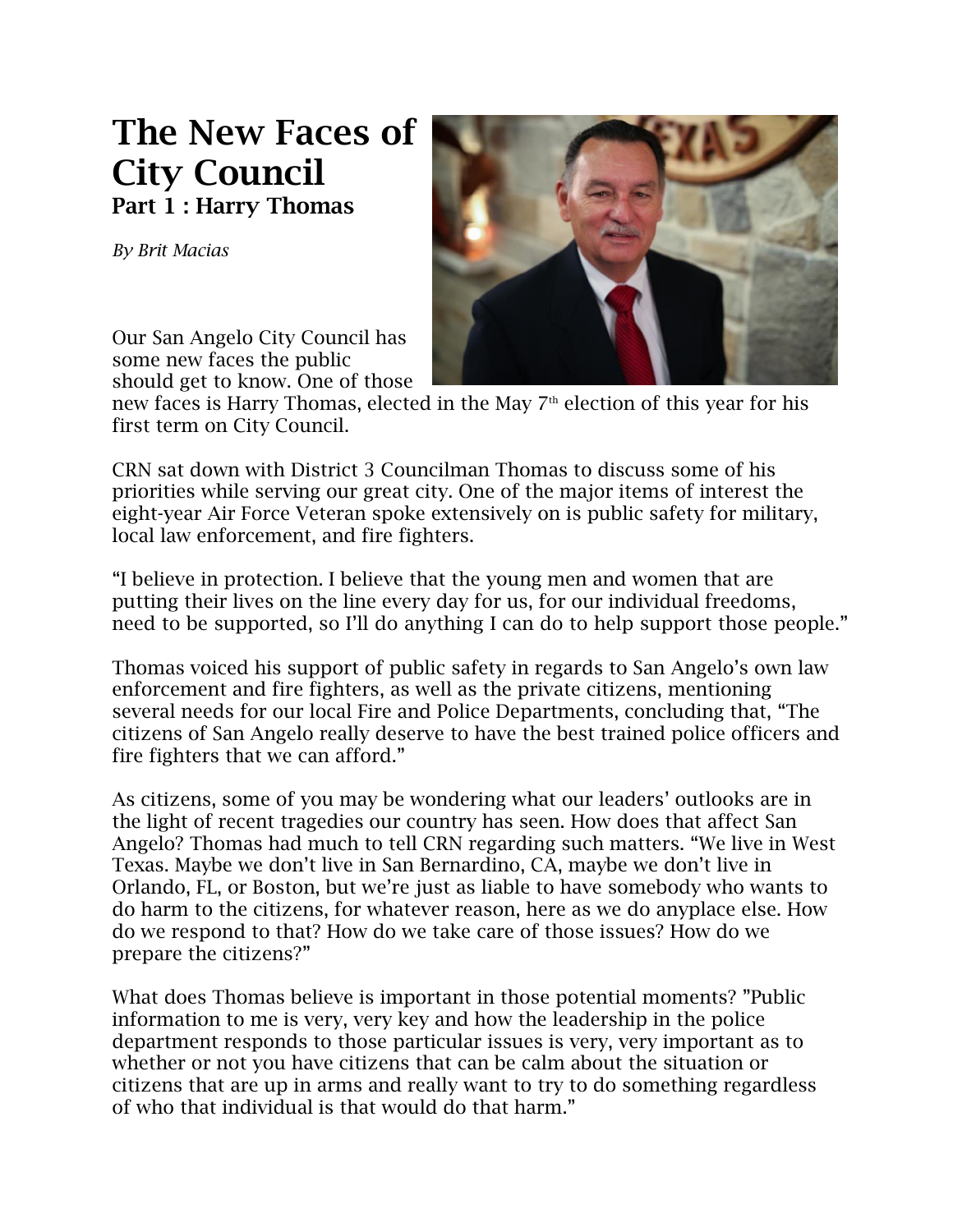Thomas also informed CRN of his current big project: The Avenue P flooding situation. Right now, there are 30 properties and 17 property owners Thomas is working closely with to find a solution to the flooding on Avenue P that occurs any time it rains in that area. He has been sitting down with those individuals and informs CRN that two of his major priorities are roads and water/sewer lines.

Regarding water infrastructure, Thomas states, "that is an important part of economic development. An important part of keeping Goodfellow here, the largest employer that we've got." Thomas explains to CRN what attracts employers and businesses to San Angelo is infrastructure and, "Water is number one."

Thomas is also interested in maintaining parks for the simple fact that national and international companies look at such things when deciding to build a location in a city. "One of the things they look at is quality of life," Thomas explains.

He would certainly know, as he worked for Goodyear (where he was employed for 40 yrs) when the Chamber of Commerce produced a film to send to potential managers for major international employers to show what San Angelo has to offer by way of quality of life—and parks are a major part of that. Goodyear utilized that video to show potential managers as they considered working here.

Regarding budget planning soon to be underway in Council, Thomas is a selfproclaimed "numbers guy," due to his time at Goodyear, stating, "I will ask those (numbers) questions, and I don't have a problem doing that."

As far as the budget is concerned, what is the stance of the Numbers Guy on property tax? "I will be one that will try to hold the property tax rate at what it is today. I'm not going to adjust it up, but I'm not going to vote to adjust it down either. There are too many projects in the city that need to be done; too many things that for some reason or other the can was kicked down the road for a period of time and we're starting now to fix some of those types of things that need to be fixed."

There you have it, an inside look into one of the new faces of City Council.

Stay tuned for Part II of the New Faces series.

Until Next Time…

## *Brit Macias*